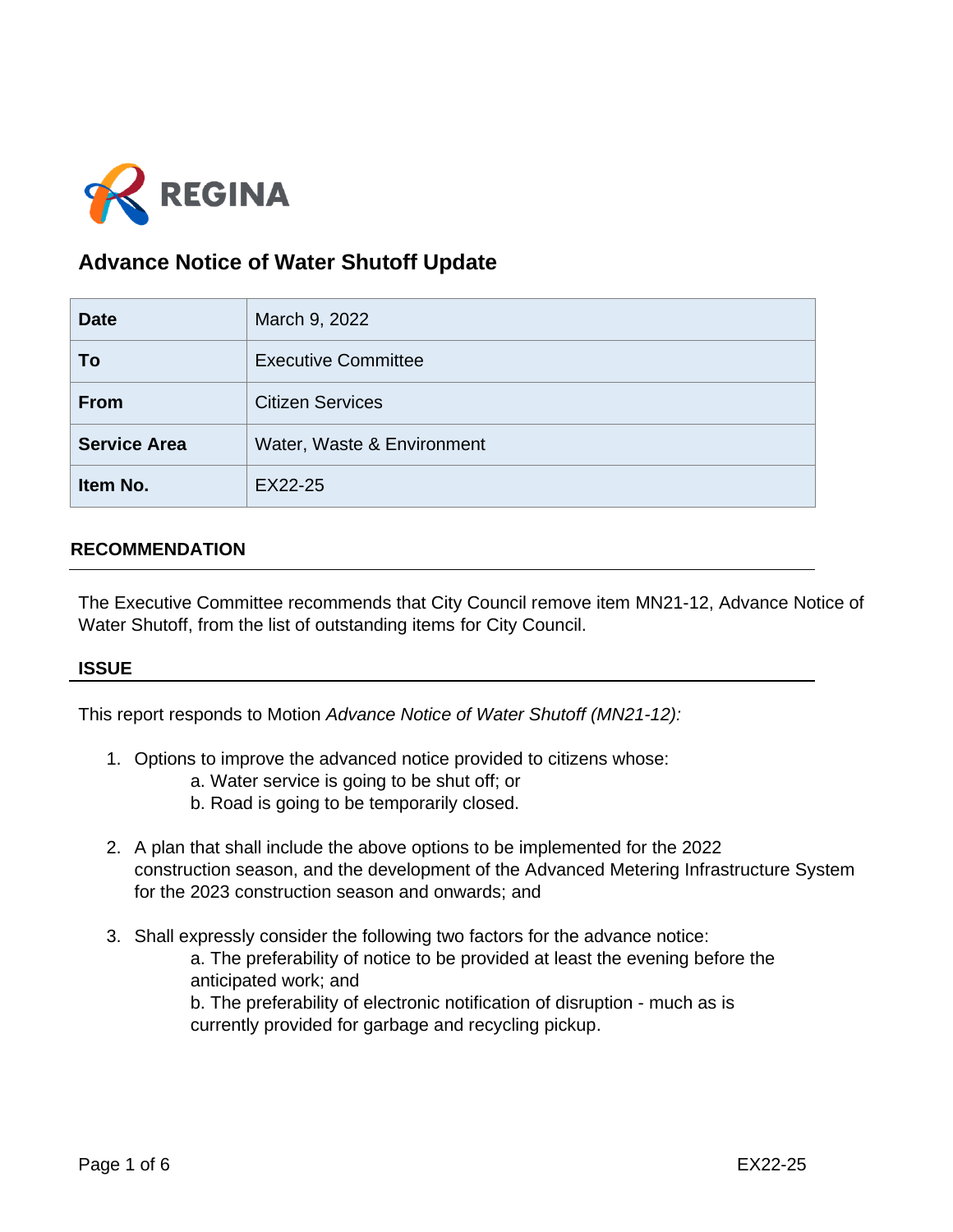-2-

To address *MN21-12,* the Administration reviewed the City of Regina's (City) processes and conducted jurisdictional scans to inform a review of the City's water shutoff notification processes.

## **IMPACTS**

## **Financial Impact**

The Administration has reviewed the current vacant Full-Time Equivalent (FTE) and decided to reallocate resources to ensure water notification process is improved in the future. There is no additional budget required to implement the planned changes.

## *Policy/Strategic Impacts*

The Advance Water Notification is consistent with *Design Regina: The Official Community Plan (OCP)* as follows:

- Advance water notification meets industry best practices for operations of infrastructure (OCP D4 Goal 1 - Safe and Efficient Infrastructure).
- Advance water notification will improve the level of service to our customer (OCP D4 Goal 2 – Asset Management and Service Levels).

## *Environmental Impacts*

City Council set a community goal for the City of achieving net zero emissions and sourcing of net zero renewable energy by 2050. In support of this goal, City Council asked Administration to provide energy and greenhouse gas implications of recommendations so that Council can evaluate the climate impacts of its decisions. The report has limited direct impacts on energy consumption and greenhouse gas emissions.

# **COMMUNICATIONS**

Advance notification letters advising of water outages and road restrictions will be delivered to households where planned maintenance work is scheduled within the next ten days. Letters will be delivered, at least, the evening before the anticipated work and a door-knocker the morning of the repair. This will allow time for residents to draw enough potable water for use in advance of water being shut off. Water outages and service updates for planned maintenance will be available on Regina.ca/wateroutages to provide residents with up-to-date information about temporary water outages in their area. The webpage also includes steps residents can take both to prepare for the water outages and after water supply is resumed.

#### **DISCUSSION**

The City is responsible for monitoring and maintaining over 1,200 kilometres of watermains. The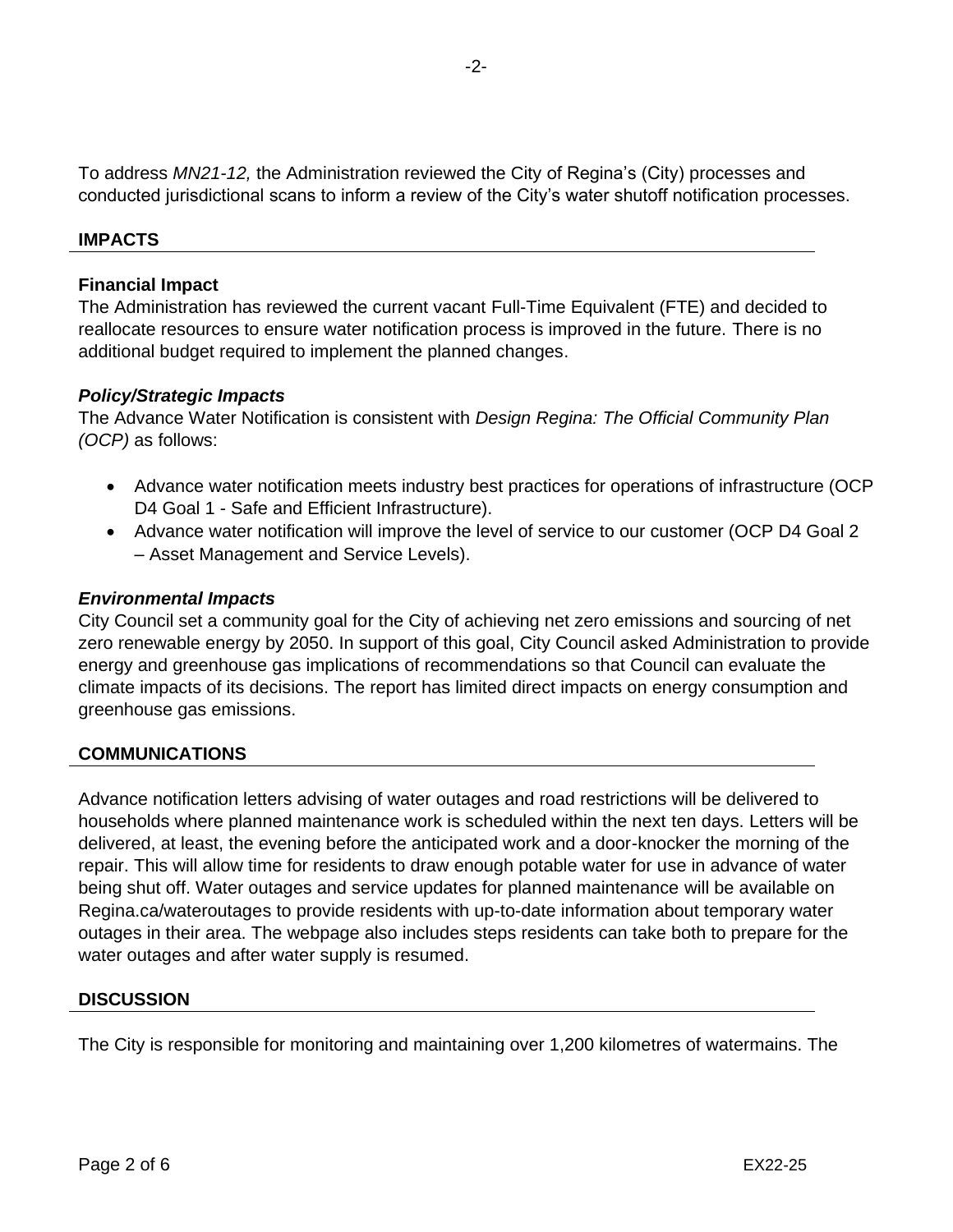watermain network also contains over 74,000 water service connections, 12,500 water valves and approximately 5,000 fire hydrants. The total replacement cost of the City's water network is approximately \$2.63 billion.

City crews coordinate up to 1,000 planned repairs across the city each year while addressing emergency repairs as needed. The City currently completes water repairs and upgrades using internal construction crews or contractors depending on the repair and project. Watermain breaks occur throughout the year and typically increase during hot, dry summers and the coldest winter months from December to February.

In a standard work week, the City construction crews complete approximately 20 water system repairs and provide approximately 1,000 "Temporary Water Service Outage" door-knockers to residents. On average, the City receives two to three service requests a week about the current water outage notification process.

# **Current Water Outage Notification Process**

# **City Construction Crews:**

# • **Capital Construction Locations**

A construction notice is delivered to homes approximately one to three weeks in advance of any work starting, informing residents of the upcoming work, what to expect, road closures and start dates. This letter is a general letter explaining that the location is part of the Street Infrastructure Renewal Project (SIRP), Residential Road Renewal Program (RRRP) or a stand-alone water project and within the project water and sewer assets will be getting replaced.

# • **Planned Maintenance Locations**

Once crews are dispatched to a location to complete a repair, the current procedure is for the crew to perform door-to-door notification to residents, advising them that the water will be turned off within the next 30 minutes. If a resident is not home at the time, a blue door-knocker is provided with appropriate information. Water repairs are typically done within four to six hours but are dependent on the complexities of the job. This notice allows residents time to draw enough potable water for drinking and cooking while the work is being completed. If the City is aware that businesses will be affected, we work with the Saskatchewan Health Authority (SHA) and the Water Security Agency (WSA) to provide as much notice as possible and temporary water solutions to the affected businesses.

# • **Emergency Locations**

The construction crews meet daily to evaluate and prioritize their workload with emergency water main breaks and leaks considered the highest priority. Emergency repairs may require early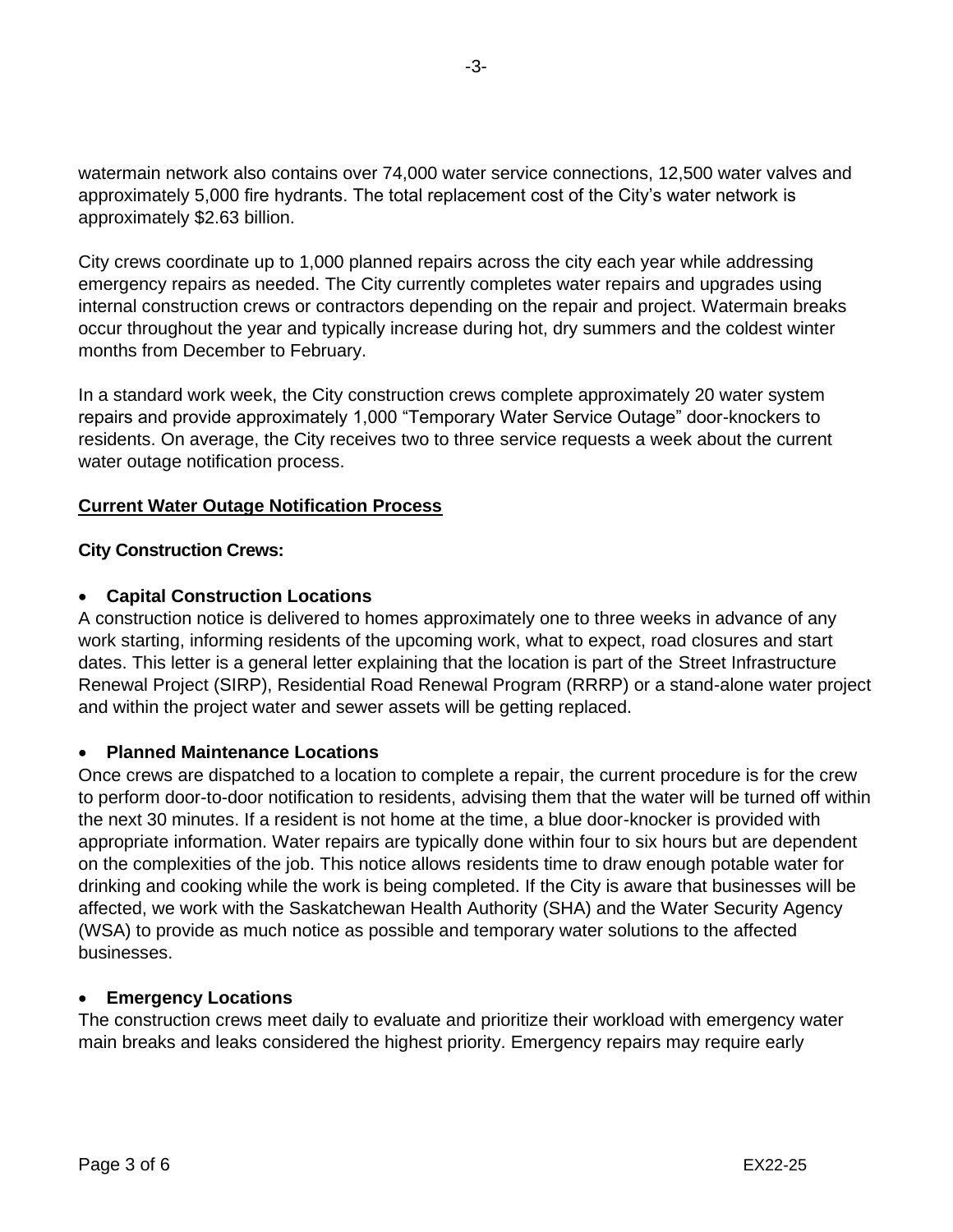morning and last-minute rescheduling changes and are unpredictable. The same notification procedure for planned maintenance locations occurs for emergency repairs.

A watermain repair is deemed an emergency when:

- A watermain break is flooding the streets and encroaching into a residence and/or business and there is a risk to the health of the public.
- An occupied property is without water service for longer than a 24-hour period.
- Water service is impacted at priority locations such as daycares, schools, nursing homes, hotels, hospitals, and large businesses.

This process can be disruptive to residents but there are situations where work must be completed immediately for the safety of the public, employees and to avoid property damage.

## **External Construction Crews:**

#### • **Capital Construction Locations**

A construction notice is delivered to the residents approximately one to three weeks in advance prior to any work starting, informing residents of the upcoming work, what to expect, road closures and start dates. This is a general letter explaining that the location is part of SIRP, RRRP or a standalone water project and within the project water and sewer assets will be getting replaced.

Most temporary water outages are scheduled in advance. For this type of scheduled service outage, the current procedure is as follows:

- A door-knocker notice with appropriate information, including the time and date of the scheduled water outage, and contact is delivered to each residence.
- These notices are delivered at least the evening before the anticipated work.
- Typical water service outages last four to eight hours, barring unforeseen circumstances during construction.
- For water service outages where it is not possible to provide notice at least the evening before the anticipated work, the contractor performs door-to-door notification to residents, advising them that the water will be turned off. If a resident is not home at the time, they leave a doorknocker notice with appropriate information.

#### **2022 Water Outage Notification Process Improvements**

The City understands that lack of water service outage notification can be disruptive to residents and are working on options to improve the water outage notification process. Below are some of the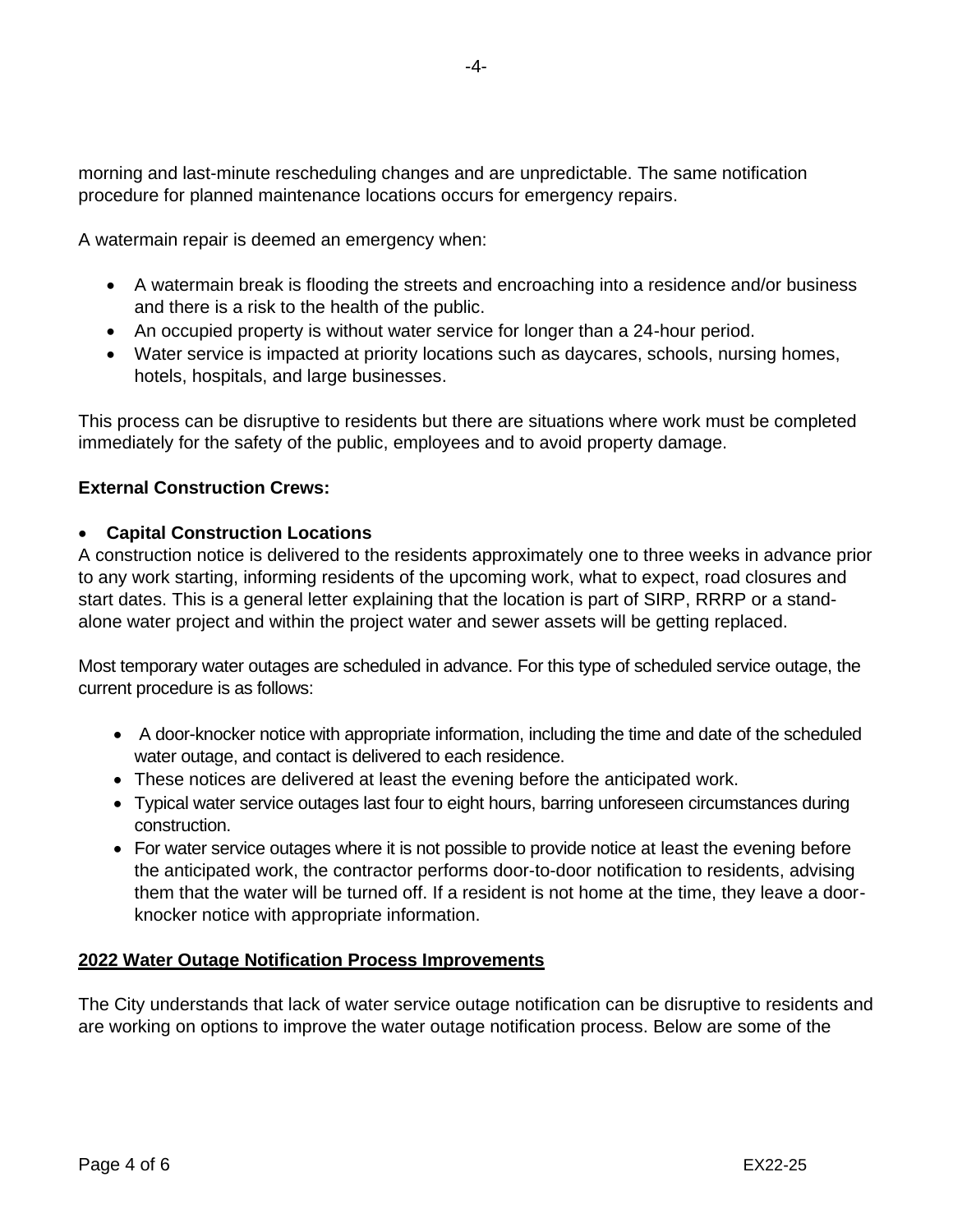changes that have been implemented and some changes that will be occurring before the 2022 construction season.

# • **Capital Construction Locations**

- Updated the "Temporary Water Service Outage" door-knocker to provide more information on water maintenance work and direct residents to Regina.ca/wateroutages to learn more.
	- $\circ$  These notices are provided as early as 7:00 a.m. for every repair when the construction crew arrives at the work site.
- Updated advanced notification letters for capital construction locations
	- o Letter is delivered to the residents approximately one to three weeks in advance prior to any work starting, informing them of the upcoming work, what to expect, road closures and start dates.
- Created a "Temporary Water Service Outage" poster for apartment and condominium buildings.
	- $\circ$  This will allow tenants to see the notice and not rely on the notice from the building manager.
- Added water outage notifications for major roadways into the daily road report on Regina.ca.
	- $\circ$  This information is also shared with local media outlets and posted on social media.
- Implemented having the City's internal maps highlight businesses such as hospitals, schools, care homes and daycares for better planning.

# • **Planned Maintenance Locations**

- Create advanced notification letters for any planned maintenance work:
	- $\circ$  These letters would be provided, at the least, the evening before the anticipated work and explain that a construction crew will be attending the location within the next ten days, barring unforeseen circumstances and what to expect during the construction work and how to prepare.
	- o Resident would still receive the "Temporary Water Service Outage" blue door-knocker the morning of the water outage.
- Water Service Outage information made available on Regina.ca/wateroutages:
	- o Planned maintenance work updated daily.
	- o Frequently asked questions and answers section.

#### **2023 and Beyond Notification Process Improvements**

# • **Online Utility Customer Software**

The City is currently undertaking a Water Meter and Automatic Meter Infrastructure Project. As part of this project, software will be implemented that will allow subscribing customers to view their daily